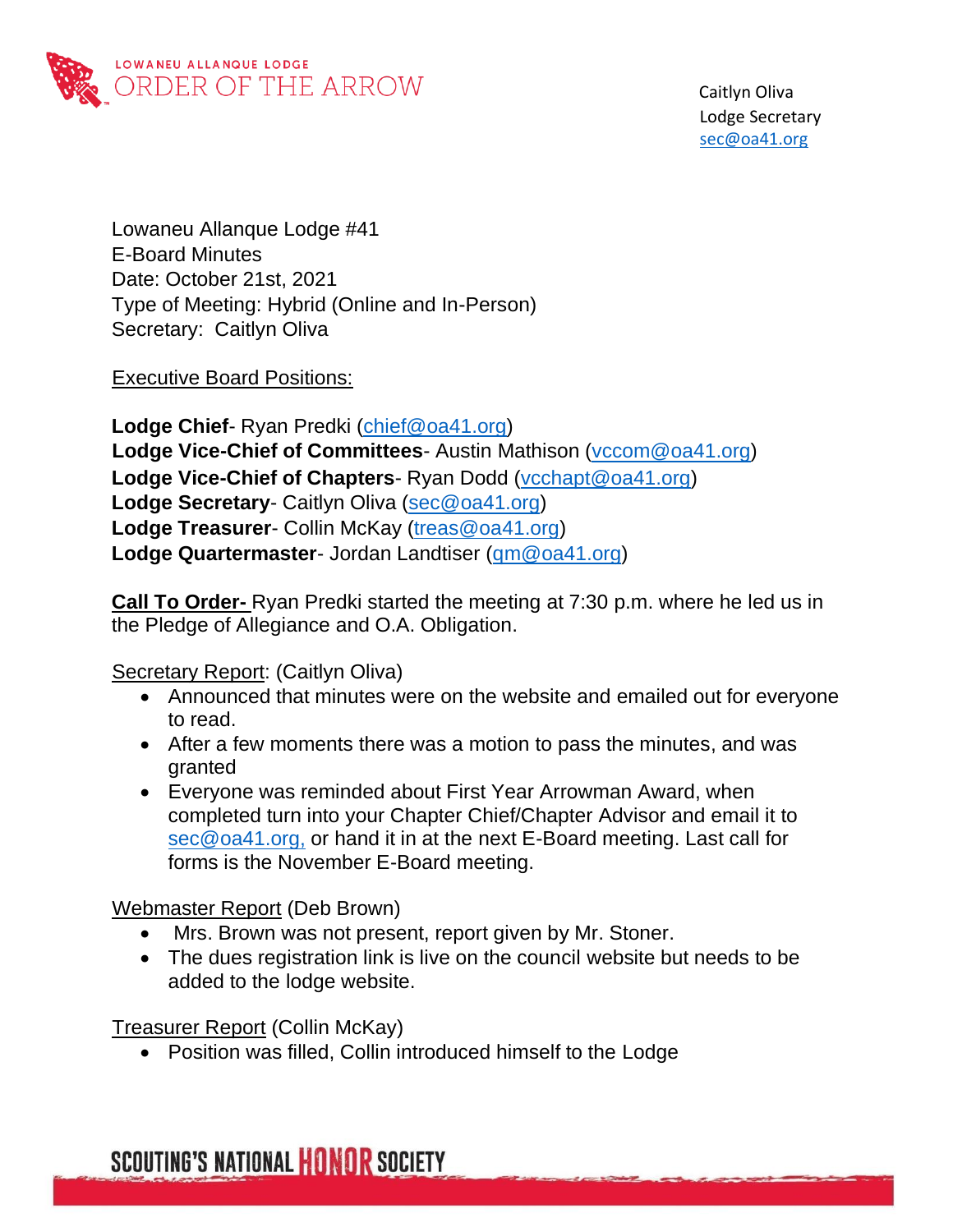

- Currently working on an annual budget for all yearly events (WB, Fellowships, BroBashes).
- September finances: income: \$12,923, expenses \$18,827.47. The Lodge has sufficient funds, total balance at \$121,344.85.
- Created a list of people with outstanding balances to the Lodge, you will be contacted, and need to pay the money back via check to the Lodge directly or go to the St. Charles Scout Shop to pay it back.

Quartermaster Report (Jordan Lantiser)

- Jordan was absent, report given by Ryan Predki
- Polaris Patches and 2022 event patches have been ordered.
- This year "Thank You" lodge flaps will be handed out instead of certificates at Winter Banquet. Design is complete and will be ordered shortly.
- Working on NOAC merchandise, if you have suggestions, reach out to Jordan or anyone on E-Board.

## Chapter Reports (Ryan Dodd)

- Goals
	- $\circ$  Get 25 people to each chapter meeting by the end of his term
	- o Get one OA rep from each unit, National has an award for OA reps and has initiatives we can enact.
- Get meeting attendance up through games and food, motioned for approval for \$25 for food at each chapter's next meeting in November, was passed. When you buy the food, keep the receipt to give to the Treasurer for reimbursement.

## **a. Chippewa**

- 1. Report given by Chief Tim Treacy
- 2. Last meeting was 10/14, where Chapter elections were held
- 3. New Chapter Chief is Tim Treacy, Vice Chiefs include Michael Halter and Jonathon Hill, and Secretary Carter Doddato. Quartermaster position is still open, reach out to Tim if interested.
- 4. Played a Would You Rather game, 17 youth and 8 adults attended the meeting.
- 5. Next Chapter Meeting on November 11th at First Presbyterian Church in Wheaton at 7:30.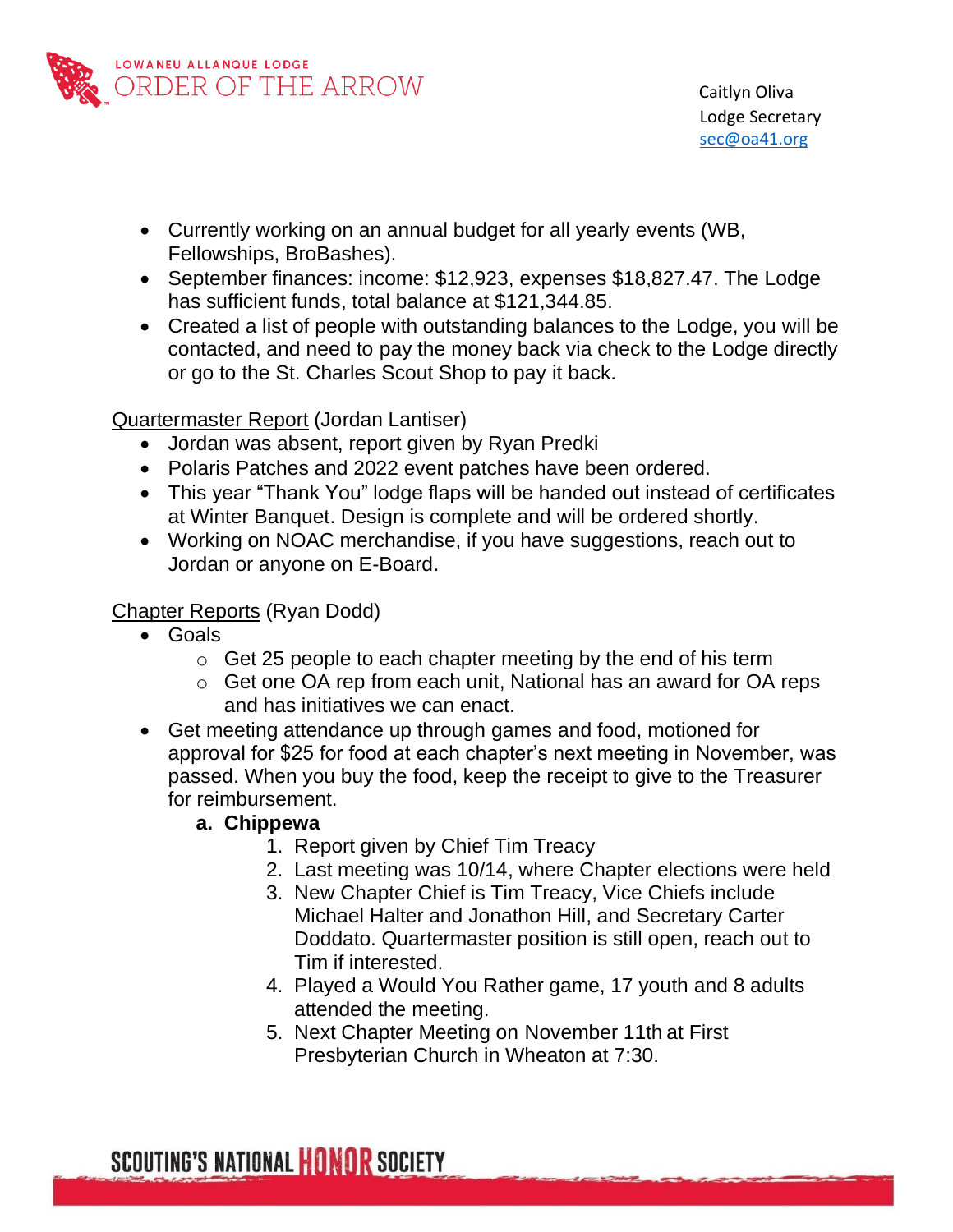

### **b. Ottawa**

- 1. Report given by Ryan Dodd
- 2. Last meeting was held on Oct.  $6<sup>th</sup>$ , 7 youth 9 adults attended
- 3. Talked on creating a Chapter ceremonies team and moving monthly meetings to either the  $2<sup>nd</sup>$  Thursday of the month or onto Ottawa's roundtable meetings. Also played icebreaker games.
- 4. Next Chapter Meeting will be held on November 3<sup>rd</sup> at Baker Community Center in St. Charles.

### **c. Potawatomi**

- **1.** Report given by Lucas Wilson
- **2.** Didn't hold elections, 5 youth 2 adults attended
- **3.** Played Pictionary and talked about meeting ideas. Currently don't have a meeting date for November bc of Veteran's Day
- **4.** Currently have no Chief or adult advisor, if anyone is interested reach out to Ryan Dodd.

**Committee Reports** (Austin Mathison)

- Looking for an Activities Chair, can be anyone, but preferably Brotherhood and above. As for Chairs- expect monthly check-ins.
- American Indian Activities/Affairs- (Michael Halter)
	- o Michael gave report
	- o Reminded everyone that a Broken Arrow Ceremony can be performed at any point, either at a troop meeting or funeral service, reach out to him or anyone on E-Board.
	- o There will be ceremonies workshops sometime in the spring for people to experience ceremonies. The ceremonies team will be there, and you will be given the chance to go through a portion of the ceremonies and talk to the current team.
- Activities- (Vacant)
	- o Nothing to report, looking to fill position
- Awards- (Mr. Roger Johnson)
	- o Nothing to report
- Brotherhood (Jacob Wilson)
	- o Working on a date for Spring BroBash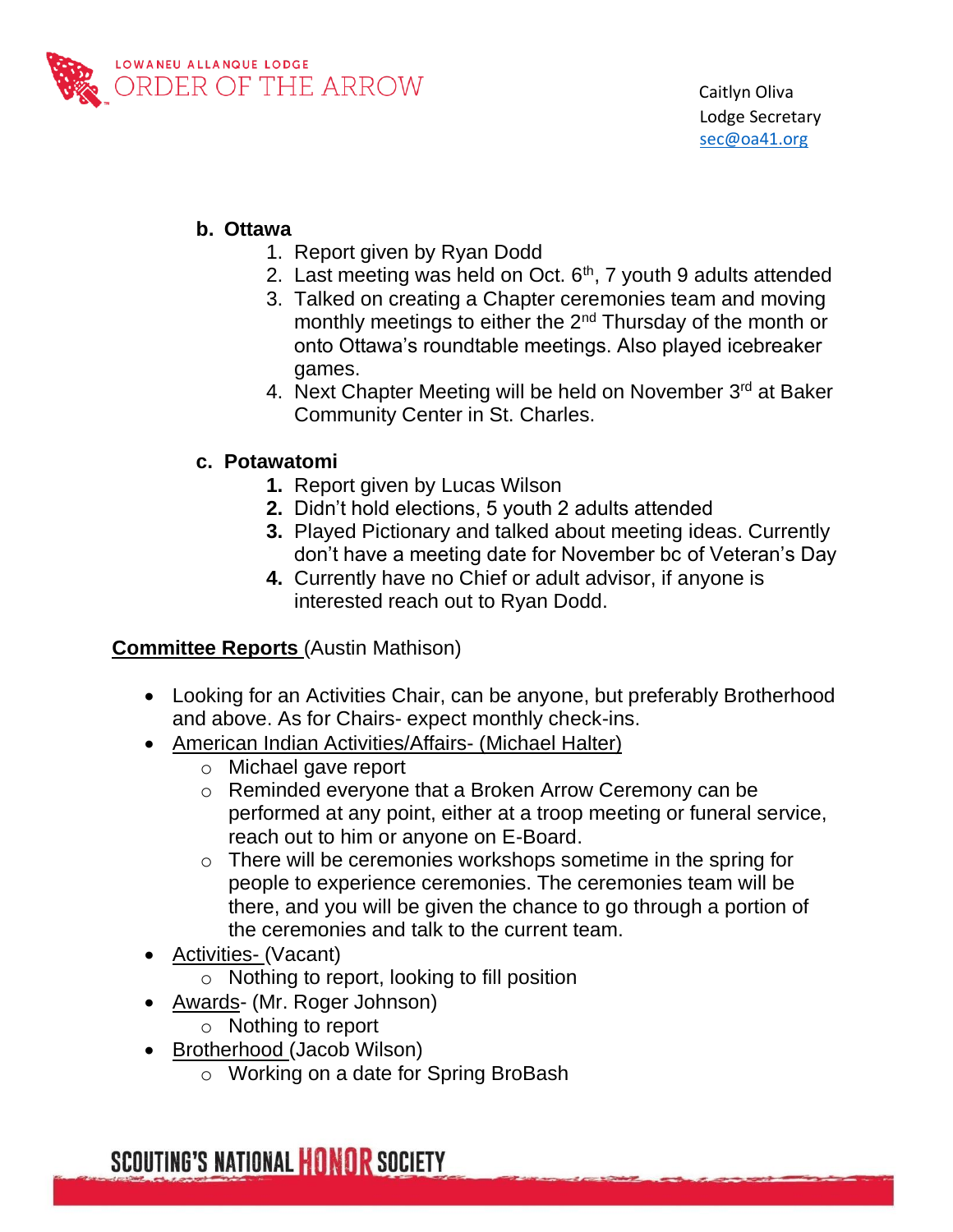

- Communications
	- o Committee was disbanded, communication is better, no need for a committee anymore.
	- Elangomat (Tad Pierski)
		- o Nothing to report
- Grounds (Luke Matasek)
	- $\circ$  Luke gave report, he's working on consolidating information in one place, so everything is accessible, and everyone know what is expected of them.
- Inductions (Lucas Wilson)
	- o Report given by Lucas, looking to start election teams
	- o Need to order new paper forms for elections, looking to have electronic and paper copies at elections.
- Service (Eddie Ouimet)
	- o Nothing to report
- Vigil (Nico Lamb and Colin Cain)
	- $\circ$  Nico is the new Vigil Chair; Colin is remaining on to help with the transition. They will honor the 2020 and 2021 Vigil Honorees at Winter Banquet.

# **New Business**

- Bylaws Amendment
	- o An amendment to the Bylaws was proposed to remove the pronouns. Text would be changed from "He is responsible…" to "The Lodge Chief is responsible…" After a brief discussion, the 16 youth in attendance voted unanimously to remove the pronouns.
- LLD
	- o Jordan and Ryan Dodd shared
	- o Will be held at Sycamore High School from 8-4:30, concurrent with Three Fires Council's Training Academy
	- $\circ$  Free event, lunch is provided for sign-ups until 11/5. After that you must bring your own lunch.
	- o Emails were sent about sign ups; links are also on the Lodge and Council website.
	- o Tentative Schedule
		- Opening and Fundamentals and Terminology of OA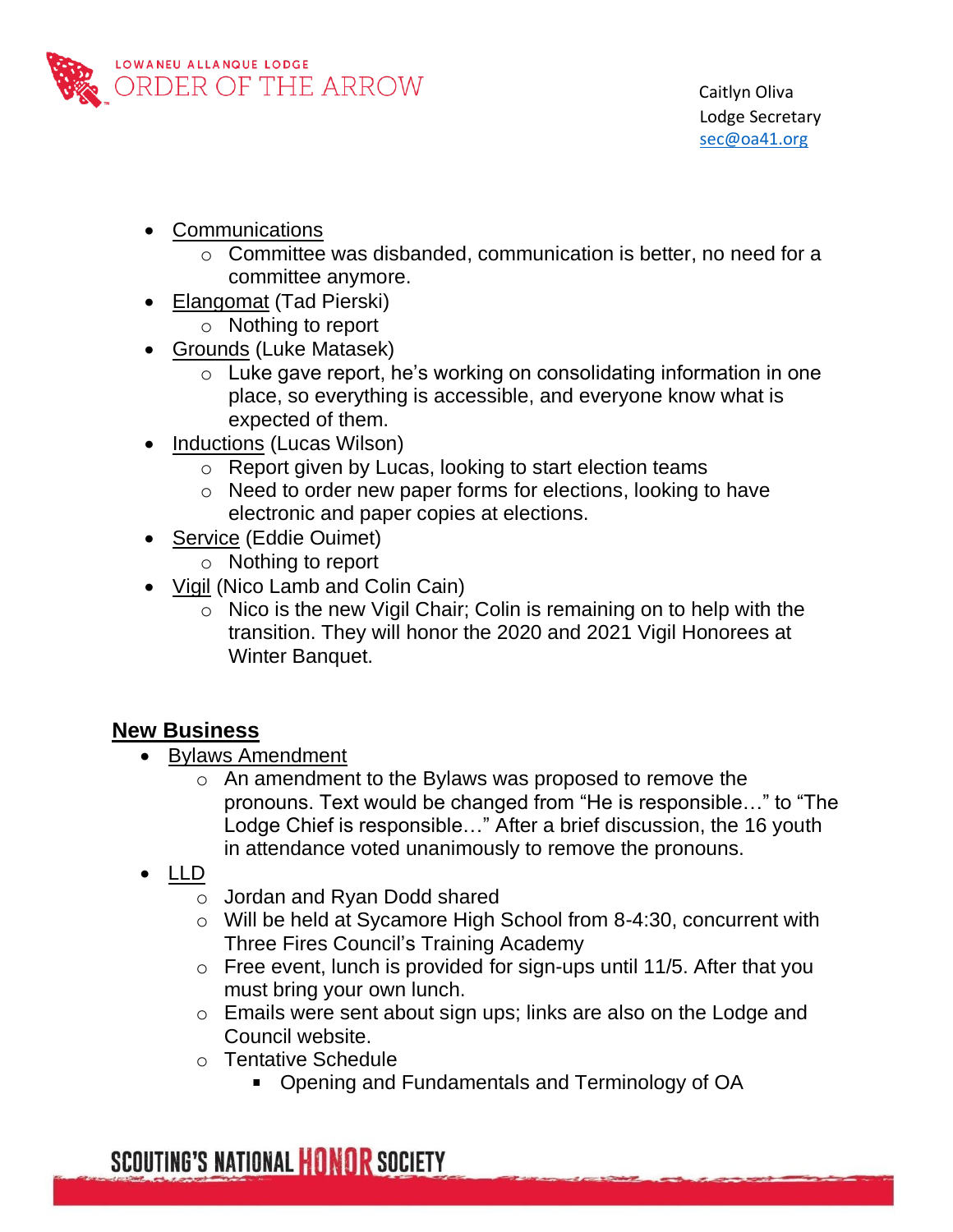

- Split class: Adult Role in the Eyes of a Youth & How to Plan
- Goal Setting and Time Management
- Game #1 and Lunch
- **Membership Conversions (Candidate to Ordeal)**
- **Nember Retention**
- Split class: Journey to Brotherhood &
- Where are my Resources?
- Game 2 and closing
- NOAC 2022
	- o Report given by Mr. Gley. He is having issues getting a hold of the youth leader Nicholas.
	- o NOAC is the OA equivalent of National Jamboree.
	- $\circ$  There are already several people signed up, the sign-up link is on the lodge website.
	- $\circ$  Fee is \$700 with a deposit of \$250 by 12/7. After 12/7 the price goes up to \$750.
	- o NOAC will be held at the University of Tennessee in Knoxville from July  $25<sup>th</sup>$  to July  $30<sup>th</sup>$ . Transportation will be individual for now.
- Popcorn Super Saturday
	- $\circ$  Saturday November 6<sup>th</sup> in Batavia Public Works, at 7am and done by 1 or 2pm.
	- $\circ$  An email for sign-ups will be sent out shortly
	- o Free lunch for those who attend.
- Terror in the Timbers
	- o Don't need help during event
- Holiday Party
	- o The lodge will be hosting a Lodge Holiday Party in December. It is an activation event, which is something to get new Ordeals engaged in the Lodge. We are looking for someone to help plan it.
	- $\circ$  There will be various activities involved and we will come up with a budget, location, and date shortly.
- Other
	- $\circ$  The idea of ditching the hybrid meetings was brought up, there were 9 people including 2 youth on the call today. Instead looking to do a live stream of the meeting or recording it and uploading it somewhere for people to view after the fact.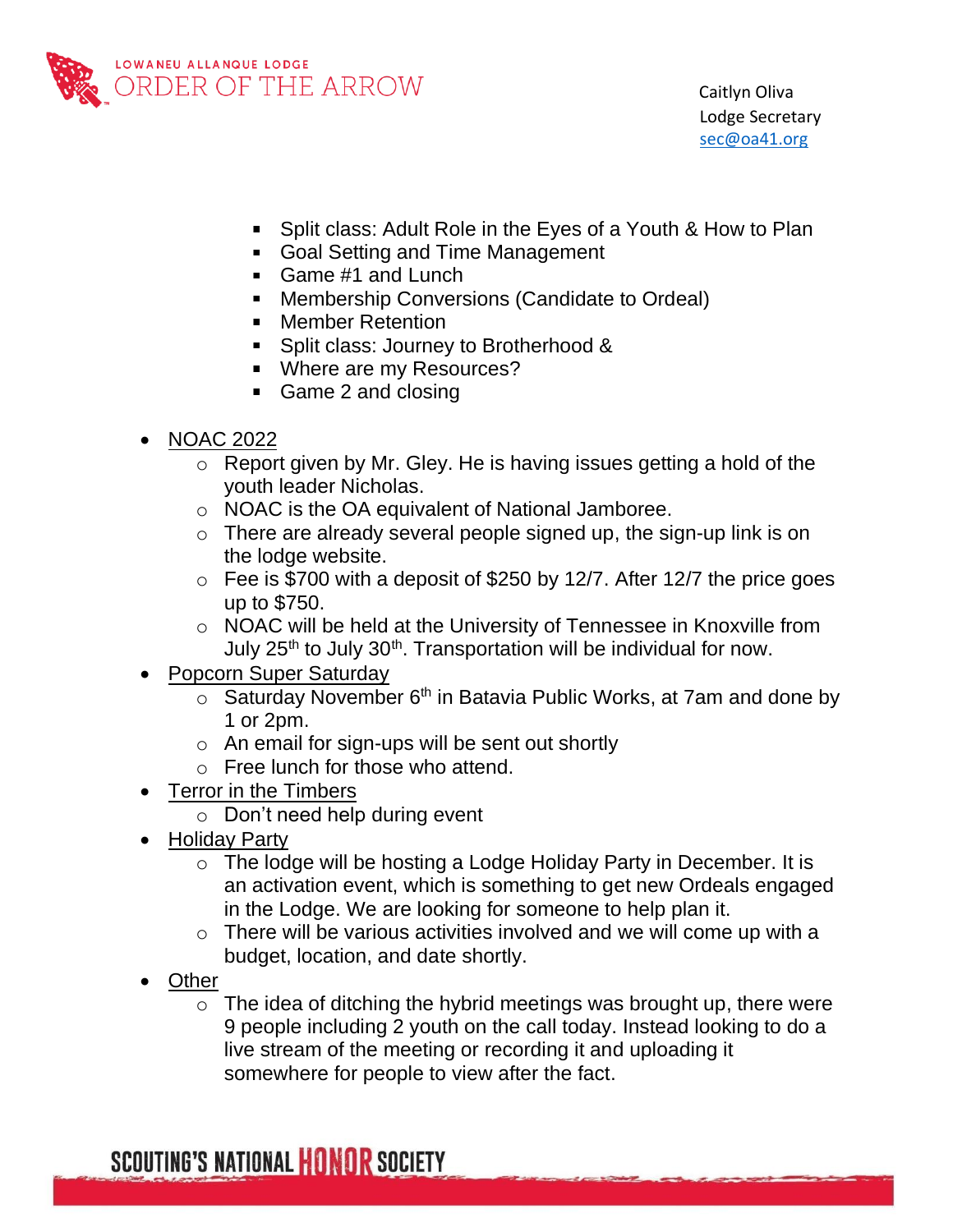

- o The Lodge Instagram account has been revived. The handle is "oa41cr" and introduced the hashtag #LAsundays, where anyone can add a post, but please keep it Scout appropriate.
- $\circ$  Winter Council of Chiefs will be held on January 29<sup>th</sup> at the Kalahari Resort in Wisconsin Dells. At WCOC the Section Conclave is planned and the Section parties together. This year the Lodge Adviser is in charge of the rooms and more information will be announced shortly.

## **Old Business**

- Fall Council of Chiefs/ACT
	- o Section event, decided on the next Conclave theme is Blast Off! Space Theme. Also talked about the region restructuring, if anyone wants notes on them Ryan Predki has them.
	- o ACT is a national training delivered by the sections, Ryan Predki and Nicolas Shute helped to make a lodge action plan.
- NLS/DYLC
	- o National Leadership Seminar was held last weekend in Michigan. Trainings were taught by a National VC and Section leadership. Six Lowaneu Allanque youth attended.
	- o Developing Youth Leadership Conference was also held with NLS, two Lowaneu Allanque adults and one LA trainer attended. Mr. McConnell attended and stated that it was a very good training and that all adults should attend.
- Other
	- o None

## **Key-3 Minute**

- **Lodge Staff Advisor** (Mr. Wentzell)
	- $\circ$  Keep up the good work, this year we have ambitious officers. He was glad to see a bunch of people in person, but always looking for more to come. Bring new people to each meeting, youth and advisers. He reminded everyone that LLD is coming up and to encourage people to come to events. Council is continuing to grow with over 1100 new families including 860 new adults. New units are forming and old units are reforming. Go back to your old Cub Scout Packs and encourage them to stay throughout the program.